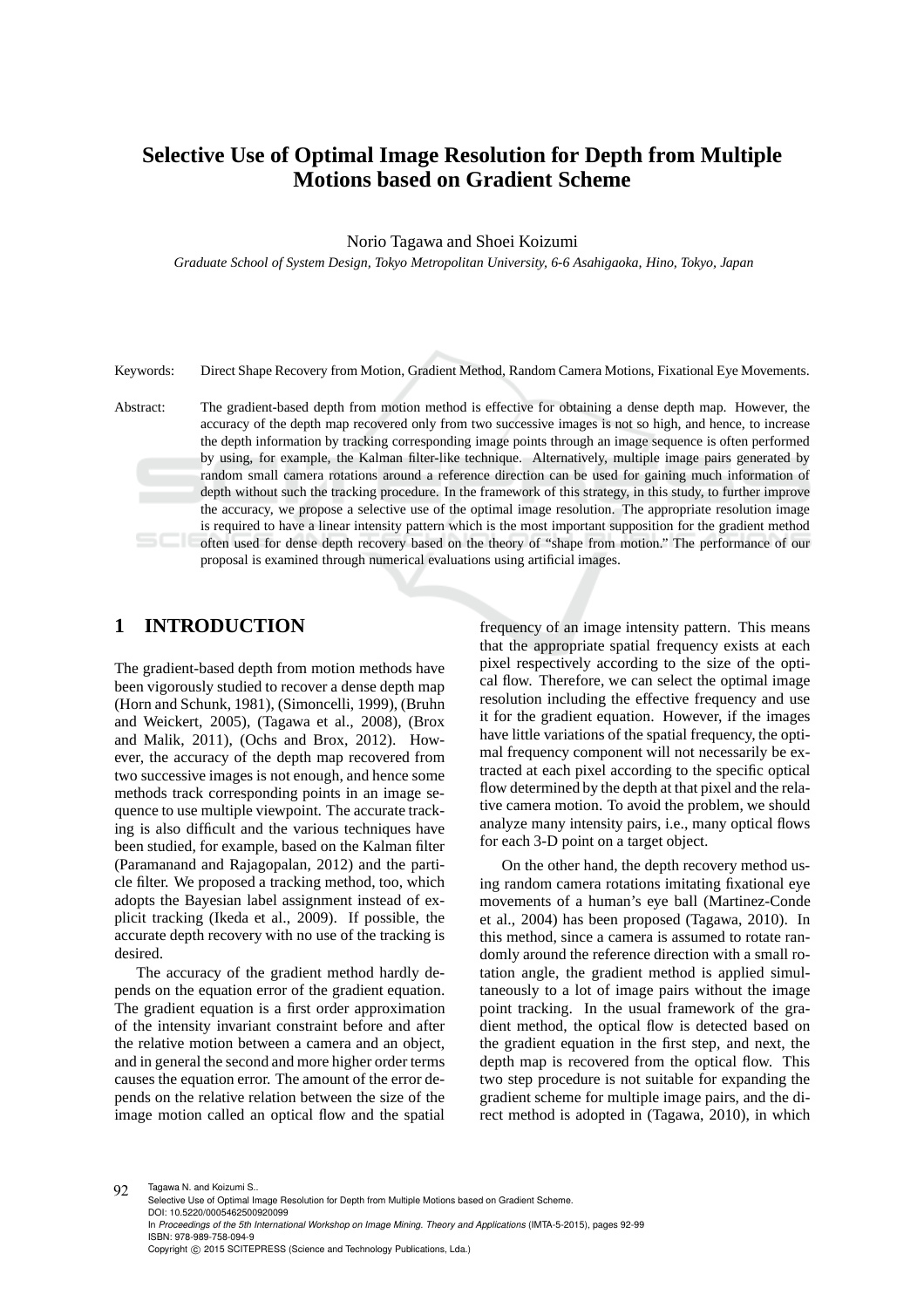the depth map is directly recovered without the optical flow detection. In this study, we propose the selective use of the optimal image resolution in the framework of the method in (Tagawa, 2010)

In the following, the outline of the method in (Tagawa, 2010) is explained in Sec. 2, and the proposed method for the optimal resolution selection and its effectiveness confirmed by numerical evaluations are referred in Sec. 3. We show the conclusions of this study in Sec. 4.

### **2 OUTLINE OF DEPTH FROM MULTIPLE IMAGE PAIRS**

#### **2.1 Camera Motions Imitating Tremor**

The camera coordinate system and the camera motion model imitating tremor, which is one of the fixational eye movements and is smallest one (Martinez-Conde et al., 2004), in this study are the same as those in (Tagawa, 2010) and are shown in Fig. 1. We use a perspective projection system as our cameraimaging model. A space point  $(X, Y, Z)$ <sup> $\perp$ </sup> on an object is projected to an image point  $\vec{x} \equiv (x, y, 1)^\top =$  $(X/Z, Y/Z, 1)$ <sup> $\perp$ </sup>.

On the analogy of a human eyeball, we can set a camera's rotation center at the back of a lens center with  $Z_0$  along an optical axis, and we assume that there is no explicit translational motions of a camera. This rotation with the rotational vector  $\vec{r}$  =  $(r_X, r_Y, r_Z)$  can also be represented using the coordinate origin as its rotation center with the same rotational vector  $\vec{r}$ . On the other hand, this difference between the origin and the rotation center causes a translational vector  $\vec{u} = (u_X, u_Y, u_Z)^\top$  implicitly, and is formulated as follows:

$$
\begin{bmatrix} u_X \\ u_Y \\ u_Z \end{bmatrix} = \begin{bmatrix} r_X \\ r_Y \\ r_Z \end{bmatrix} \times \begin{bmatrix} 0 \\ 0 \\ Z_0 \end{bmatrix} = Z_0 \begin{bmatrix} r_Y \\ -r_X \\ 0 \end{bmatrix}.
$$
 (1)

With this system,  $Z_0$  can be simply known beforehand, hence an absolute depth can be recovered, although a general camera motion enables us to get only relative depth.

From Eq. 1, it can be known that  $r_Z$  causes no translations. Therefore, we set  $r_Z = 0$  and define  $\vec{r} = (r_X, r_Y, 0)$  as a rotational vector like an eyeball.  $\vec{r}(t)$  can be treated as a stochastic white Gaussian process, in which *t* indicates time measured from a reference time. The fluctuation of  $\vec{r}(t)$  at each time is assumed to be a two-dimensional Gaussian distribution with a mean 0 and a variance  $\sigma_r^2$ , where  $\sigma_r^2$  is



Figure 1: Coordinate system and camera motion model used in this study.

assumed to be known.

$$
p(\vec{r}(t)|\sigma_r^2) = \frac{1}{(\sqrt{2\pi}\sigma_r)^2} \exp\left\{-\frac{\vec{r}(t)^{\top}\vec{r}(t)}{2\sigma_r^2}\right\}.
$$
 (2)

In the above description, we define  $\vec{r}$  as a rotational velocity to make a theoretical analysis simple. For small values of the actual rotation angle, Eq. 1 and the other equations below approximate finite camera motions.

#### **2.2 Depth from Multiple Image Pairs based on Gradient Method**

Using the camera motion model described above and the inverse depth  $d(x, y) \equiv 1/Z(x, y)$ , the optical flow  $\vec{v} \equiv [v_x, v_y]$ <sup> $\perp$ </sup> is formulated as follows:

$$
v_x = x y r_x - (1 + x^2) r_y + y r_z - Z_0 r_y d \equiv v_x^r - r_y Z_0 d,
$$
  
(3)  

$$
v_y = (1 + y^2) r_x - x y r_y - x r_z + Z_0 r_x d \equiv v_y^r + r_x Z_0 d.
$$
  
(4)

In the above equations, *d* is an unknown variable at each pixel, and  $\vec{u}$  and  $\vec{r}$  are unknown common parameters for all pixels.

At each pixel position  $(x, y)$ , the gradient equation is formulated with the partial differentials  $f_x$ ,  $f_y$  and  $f_t$ of the image brightness  $f(x, y, t)$  and the optical flow as follows (Horn and Schunk, 1981):

$$
f_t = -f_x v_x - f_y v_y, \tag{5}
$$

where  $t$  denotes time. By substituting Eqs. 3 and 4 into Eq. 5, the gradient equation representing a rigid motion constraint can be derived explicitly

$$
f_t = -(f_x v_x^r + f_y v_y^r) - (-f_x r_y + f_y r_x) Z_0 d
$$
  
\n
$$
\equiv -f^r - f^u d.
$$
 (6)

*M* is the number of pairs of two successive frames and *N* is the number of pixels. We assume that  $f_t^{(i,j)}$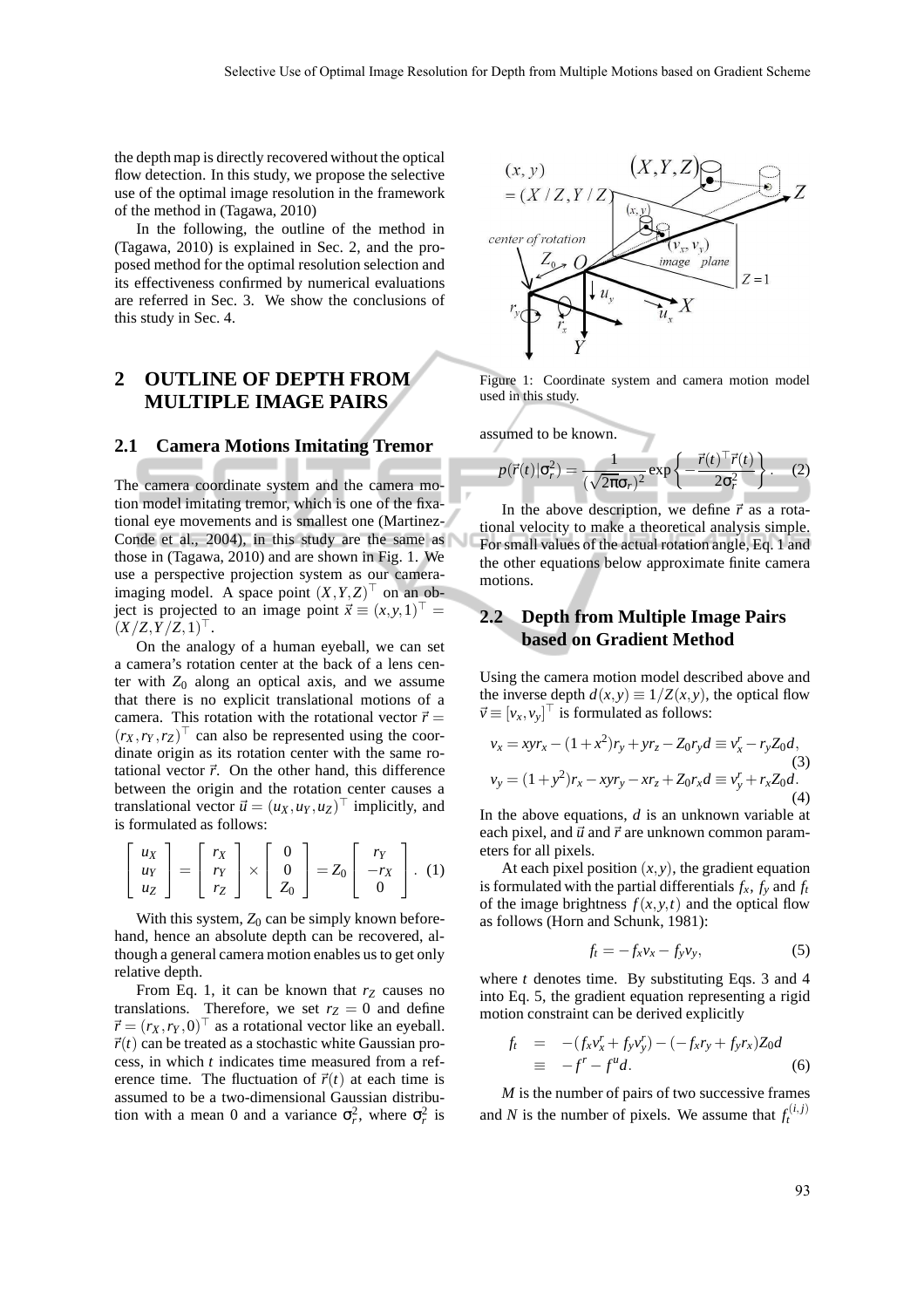has a Gaussian random error corresponding to the equation error, and  $f_x^{(i,j)}$  and  $f_y^{(i,j)}$  have no error.

$$
p(f_t^{(i,j)}|d^{(i)}, \vec{r}^{(j)}, \sigma_o^2) = \frac{1}{\sqrt{2\pi}\sigma_o}
$$

$$
\times \exp\left\{-\frac{\left(f_t^{(i,j)} + f^{(i,j)} + f^{u(i,j)}d^{(i)}\right)^2}{2\sigma_o^2}\right\}, (7)
$$

where  $i = 1, \dots, N$  and  $j = 1, \dots, M$ , and  $\sigma_o^2$  is an unknown variance.

Since multiple frames vibrated by irregular rotations  $\{\vec{r}^{(j)}\}$  are used for depth recovery without tracking of the corresponding points in the images, the recovered  $d^{(i)}$  at each pixel takes an average value of the neighboring region defined by vibration width in image. Therefore,  $\{d^{(i)}\}$  should be assumed to have local correlation in the image. In this study, to simplify the stochastic modeling of  $\{d^{(i)}\}$ , we adopt the following equation as the depth model.

$$
p(\vec{d}|\sigma_d^2) = \frac{1}{(\sqrt{2\pi}\sigma_d)^N} \exp\left\{-\frac{\vec{d}^\top \vec{L} \vec{d}}{2\sigma_d^2}\right\},\qquad(8)
$$

where  $\vec{d}$  is a *N*-dimensional vector composed of  $\{d^{(i)}\}$ and  $\vec{L}$  indicates the matrix corresponding to the 2dimensional Laplacian operator. By assuming this probabilistic density, we make a recovered depth map smooth. The use of the prior distribution of the values to be estimated is interpreted as a regularization scheme in the signal processing viewpoint (Poggio et al., 1985). In this study, the variance  $\sigma_d^2$  is controlled heuristically in consideration of smoothness of a recovered depth map. Hereafter, we use the definition  $\Theta \equiv {\{\sigma_o^2, \sigma_r^2\}}$ .

Based on the probabilistic models of  $\vec{r}^{(j)}$ ,  $f_t^{(i,j)}$ and  $d^{(i)}$  defined above, we can statistically estimate the depth map. By applying the MAP-EM algorithm (Dempster et al., 1977),  $\{\vec{d}, \Theta\}$  can be estimated as a MAP estimator based on  $p(\vec{d}, \Theta | \{f_t^{(i,j)}\})$ , which is formulated by marginalizing the joint probability  $p(\{\vec{r}^{(j)}\}, \vec{d}, \Theta | \{f_t^{(i,j)}\})$  with respect to  $\{\vec{r}^{(j)}\},$ in which the prior of  $\Theta$  is formally regarded as an uniform distribution. The concrete formula of  $p(\vec{d}, \Theta | \{f_t^{(i,j)}\})$  is shown in Eq. 15 in the AP-PENDIX. Additionally,  $\{\vec{r}^{(j)}\}$  can be estimated as a MAP estimator based on  $p({\{\vec{r}^{(j)}\}}|{\{f_t^{(i,j)}\}}, \hat{\Theta}, \hat{\vec{d}})$ , in which  $\hat{\cdot}$  means a MAP estimator. The concrete formula of it is also introduce in the APPENDIX by Eq. 17. Form the formulations, the direct MAP estimation of  $\vec{d}$  is realized to be difficult, but the MAP-EM algorithm can solve it stably through an indirect iterative scheme each iteration of which consists of

the E-step and the M-step. In the concrete update procedure of  $\overrightarrow{d}$ , we use the One-Step-Late (OSL) technique (Green, 1990) to avoid complicated computation of . The details of the algorithm are shown in (Tagawa, 2010).

## **3 ACCURATE RECOVERY BY OUTLIER REDUCTION**

#### **3.1 Selection of Optimal Resolution for Gradient Equation**

The gradient equation in Eq. 5 is a linear approximation of the intensity invariant constraint before and after the relative camera motion. In general, there are the second and more higher order terms which are considered as the equation error included in the observation of  $f_t$ , which is defined as a simple difference between successive images like conventional many methods, and cause the recovery error of the depth map. The amount of these unwanted terms depend on the relative relation between the spatial frequency of the intensity pattern and the size of the optical flow at each pixel. Therefore, in this study, we try to improve the accuracy of the recovered depth by selecting and using the suitable spatial frequency component and discarding the other components as an outlying data for each image pair.

After multi-resolution decomposition shown in Fig. 2, the proposed strategy consists of two steps. In the first step, to detect the spatial frequency by which drastically large amount of the equation error is observed in the gradient equation. As one of the indices, we use the consistency of the spatial gradient vectors between two successive frames at each pixel,  $\vec{f}_s^{(i,j)} \equiv [f_x^{(i,j)}, f_y^{(i,j)}]^{\top}$  and  $\vec{f}_s^{(i,j-1)} \equiv$  $[f_x^{(i,j-1)}, f_y^{(i,j-1)}]^\top$ . It should be noted that low resolution images are likely to generate small equation error as compared with high resolution images but high resolution images can be used to recover high resolution depth map. Hence, from low resolution to high resolution at each pixel, we search the resolution in which the directions of the spatial gradient between the successive frames are reverse using the sign of the inner product  $\vec{f}_{s}^{(i,j)\top}\vec{f}_{s}^{(i,j-1)}.$  The image components whose resolution is lower than the resolution in which the sigh of  $\vec{f}_s^{(i,j)}$   $\vec{f}_s^{(i,j-1)}$  is negative are selected as the candidates for the most appropriate resolution.

In the second step, the amount of the nonlinear terms included in the observation of  $f_t$  is estimated, and using it the most appropriate resolution is de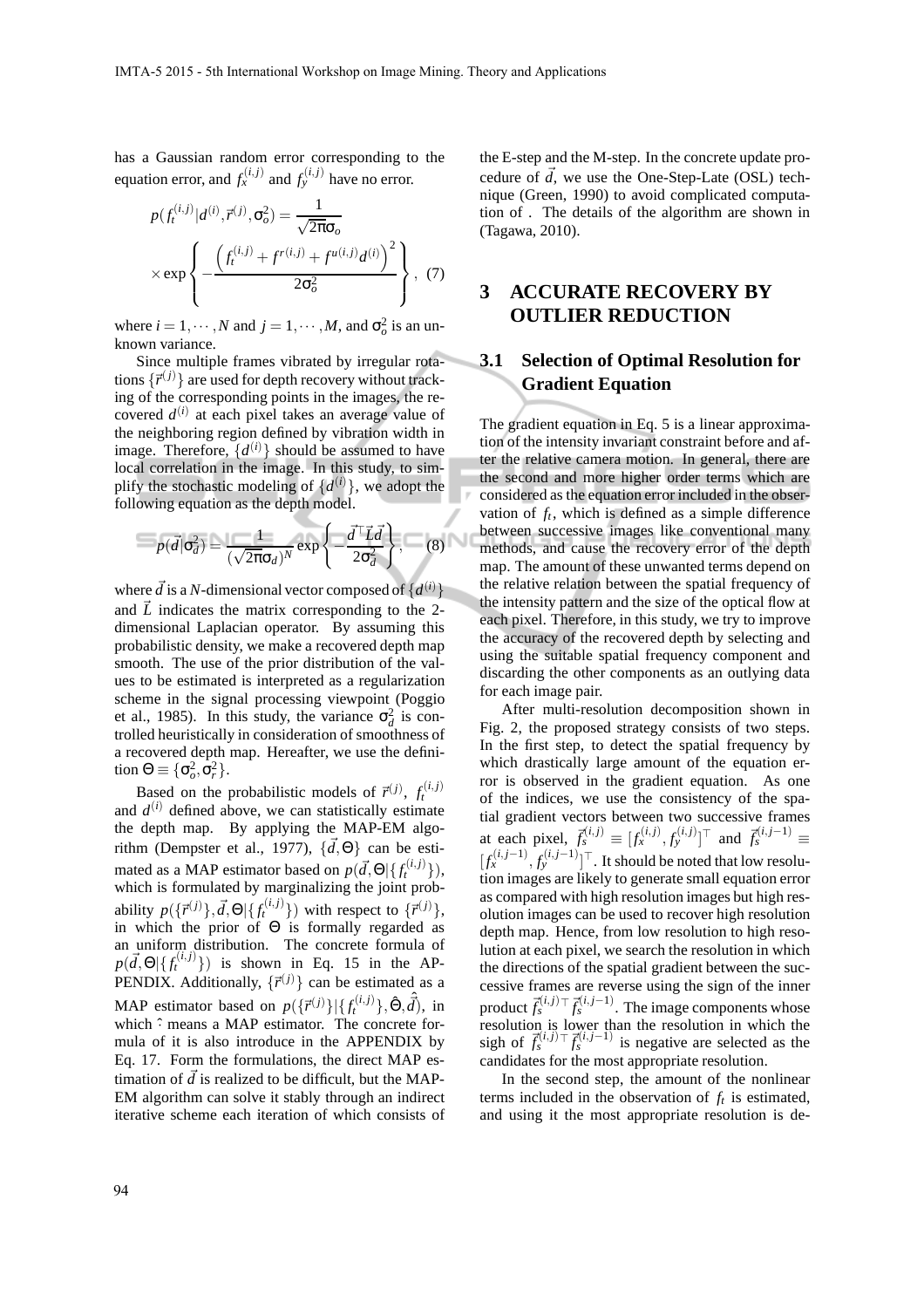tected and is used to recover the depth at each pixel. *ft* is exactly represented as follows:

$$
f_t = -f_x v_x - f_y v_y - \frac{1}{2} \left\{ f_{xx} v_x^2 + f_{yy} v_y^2 + 2 f_{xy} v_x v_y \right\} + \cdots
$$
\n(9)

If the first step is performed well, the nonlinear term can be considered small, and in this case the second order term in Eq. 9 can be estimated at each pixel *i* as follows:

$$
-\frac{1}{2}\left\{ (f_x^{(i,j)} - f_x^{(i,j-1)})v_x^{(i,j)} + (f_y^{(i,j)} - f_y^{(i,j-1)})v_y^{(i,j)} \right\}.
$$
\n(10)

Spontaneously, we can define two measures for estimating the amount of the equation error.

$$
J_1 = \frac{|(f_x^{(i,j)} - f_x^{(i,j-1)})v_x^{(i,j)} + (f_y^{(i,j)} - f_y^{(i,j-1)})v_y^{(i,j)}|}{2|f_x^{(i,j)}v_x^{(i,j)} + f_y^{(i,j)}v_y^{(i,j)}|},
$$
  
\n
$$
J_2 = \frac{|(f_x^{(i,j)} - f_x^{(i,j-1)})v_x^{(i,j)} + (f_y^{(i,j)} - f_y^{(i,j-1)})v_y^{(i,j)}|}{2\sqrt{f_x^{(i,j)} + f_y^{(i,j)}2}}.
$$
\n(11)

*J*<sup>1</sup> measures the nonlinearity as a ratio for the amount of the first term, which can be interpreted a signal-tonoise ratio. We can know the merit of  $J_1$  from Eq. 11 that  $J_1$  can be estimated using only the direction of the true optical flow, namely the amplitude of the optical flow is not required to be known.  $J_2$  measures the nonlinearity with the dimension of the optical flow, and this amount is proportional to the recovery error of *d*.

Additionally, to estimate the higher order terms including the second order term the following two measures can be used.

$$
J_3 = \frac{|f_t^{(i,j)} - f_{t0}^{(i,j)}|}{|f_x^{(i,j)}v_x^{(i,j)} + f_y^{(i,j)}v_y^{(i,j)}|},
$$
(13)

$$
J_4 = \frac{|f_t^{(i,j)} - f_{t0}^{(i,j)}|}{\sqrt{f_x^{(i,j)}^2 + f_y^{(i,j)}^2}},\tag{14}
$$

where  $f_{t0}^{(i,j)}$  $t_0^{(t,j)}$  is a true value of  $f_t$ . For the candidate resolutions selected in the first step, the most appropriate resolution for depth recovery is determined by comparing the value of one selected from  $J_k$  ( $k =$ 1,2,3,4). It is noted that the exact values of these measures cannot be computed, since these include the variables to be determined. Therefore, only those estimates are provided.

#### **3.2 Numerical Evaluation**

To confirm the effectiveness of the proposed method, and especially compare the efficiency of  $J_k$  ( $k =$ 



Figure 2: Example of multi-resolution decomposition.



1,2,3,4), we conducted numerical evaluations using artificial images. Figure 3 shows the true inverse depth map for evaluation. The vertical axis indicates the inverse depth *d* using the focal length as a unit, and the horizontal axes represent the pixel position in the image plane. The reference image generated by a computer graphics technique is shown in Fig. 2. The images viewed with random camera motions are generated using the reference image, the true depth map and the random camera rotations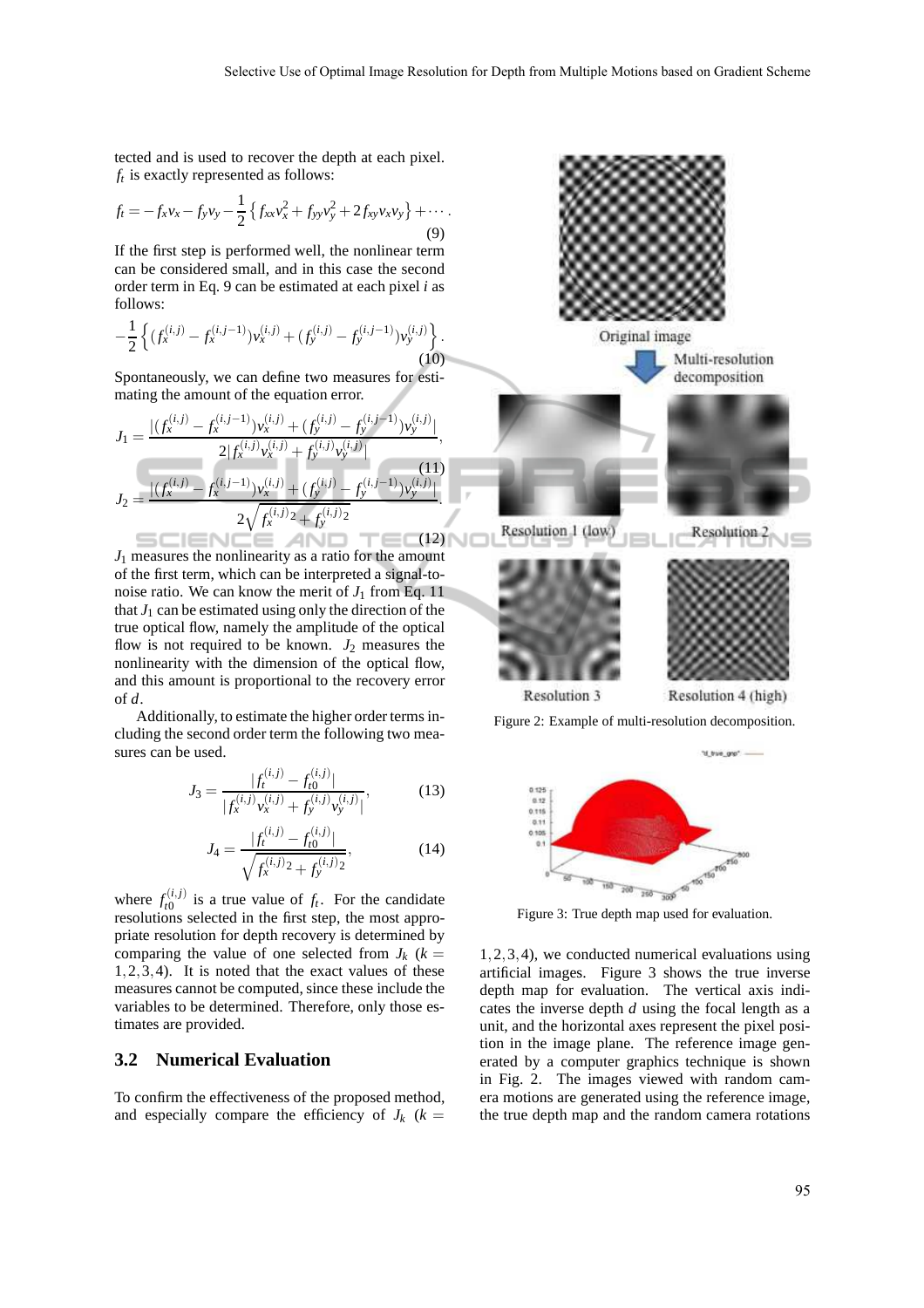

Figure 4: Recovered depth map with  $\sigma_r^2 = 0.006^2$ : appropriate resolution is selected using (a)  $J_1$ , (b)  $J_2$ , (c)  $J_3$ , (d)  $J_4$ , and (e) result by conventional method.

Figure 5: Recovered depth map with  $\sigma_r^2 = 0.008^2$ : appropriate resolution is selected using (a)  $J_1$ , (b)  $J_2$ , (c)  $J_3$ , (d) *J*4, and (e) result by conventional method.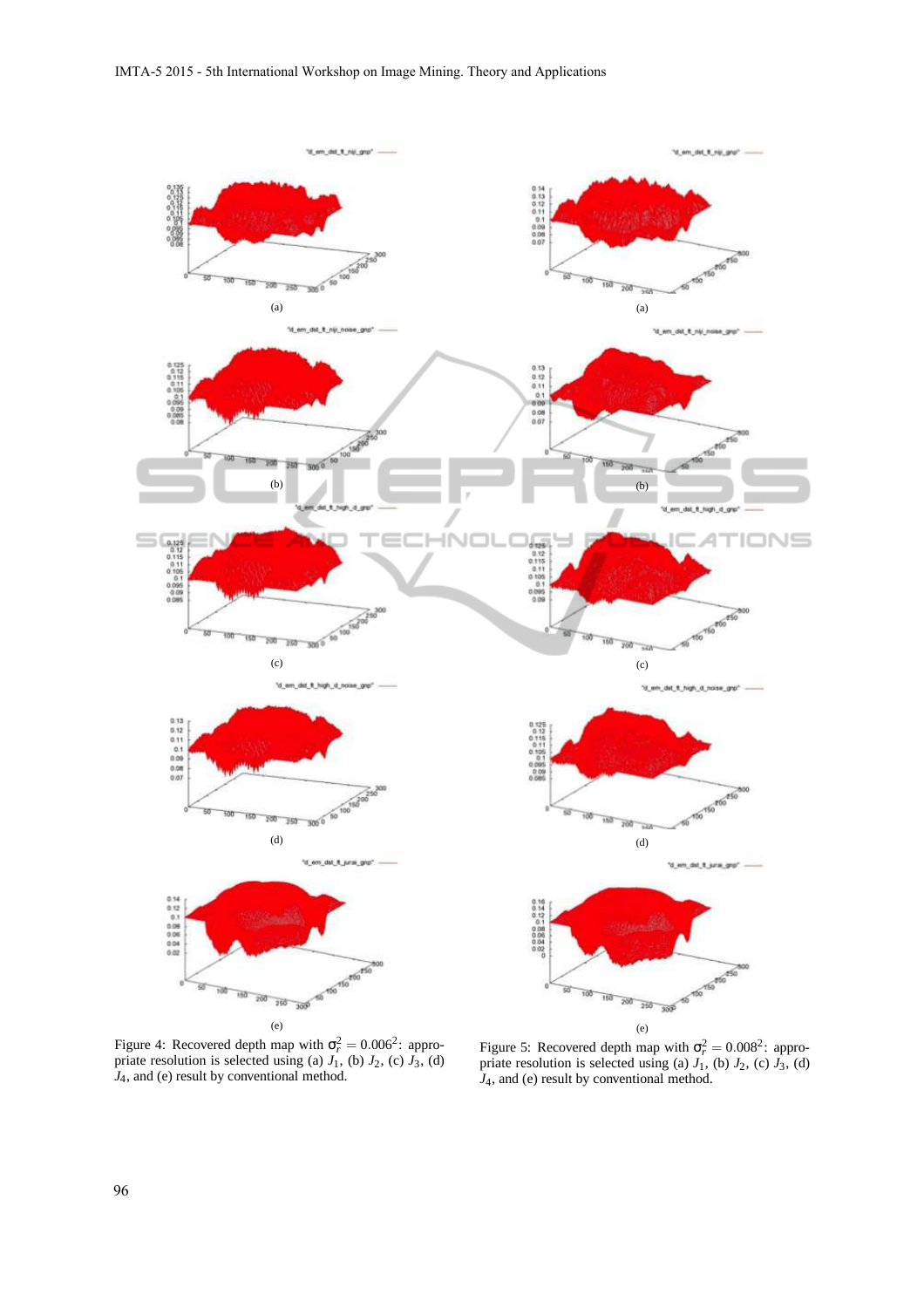sampled as a Gaussian independent random variable defined in Eq. 2. The image size adopted in these evaluations is  $256 \times 256$  pixels, which corresponds to  $-0.5 \le x, y \le 0.5$  measured using the focal length as a unit. All images were decomposed into four resolution layers shown in Fig. 2. We recovered the depth map from a image set consisting of 100 images each having random movements. Image pairs consist of each image and the reference image were used to compute  $f_x$ ,  $f_y$  and  $f_t$  in the gradient equation. The most appropriate resolution was determined by the method explained in the above section at each pixel in each image pair, and was used as an observation for the MAP-EM algorithm. A plane  $Z = 9$  was used as an initial value of the depth map. The parameter  $\sigma_d^2$  determining the degree of smoothness of the recovered depth was fixed as  $\sigma_d^2 = 1.0 \times 10^{-4}$ , and the accuracy of the recovered depth map was evaluated by varying  $\sigma_r^2$  determining the amplitude of the random camera rotations.

In this evaluation, firstly we use the true value of the optical flow for computing  $J_k$  ( $k = 1, 2, 3, 4$ ) to confirm the essential effectiveness of the selective use of the spatial frequency. Figure 4 shows the recovered inverse depth map for  $\sigma_r^2 = 0.006^2$ . Likewise, Fig. 5 shows the results for  $\sigma_r^2 = 0.008^2$ , i.e. the results for the large motions compared with Fig. 4. In the figures, the conventional method (Tagawa, 2010) indicates that the image intensity is used as is, namely selective use of the optimal resolution is not performed. Figure 6 represents the relation between the depth recovery error and the amplitude of the random camera rotations. From both of the root mean square error (RMSE) and the relative error, we can confirm that the proposed outlier reduction is in effect especially for the large camera rotations. For relatively small camera rotations, the proposed all measures can be used to improve the accuracy of In the four measures, *J*<sup>1</sup> shows good performance regardless of size of the camera motion.

Successively, we evaluate the actual case in which the true optical flow is unknown. At each pixel in each image pair, the minimum least square solution of the optical flow is derived using the candidate resolutions selected by the first step in the proposed method, and is used for compute  $J_k$  ( $k = 1, 2, 3, 4$ ). The relation between the depth recovery error and the amplitude of the random camera rotations are sown in Fig. 7. As a result, the performance of  $J_1$  was still in effect, which is expected to be caused by the fact that  $J_1$  depends only on the direction of the optical flow.



Figure 6: Recovery error vs. amplitude of camera rotation evaluated using true values of optical flow: (a) RMSEs, (b) relative errors.

#### **4 CONCLUSIONS**

In this study, we examine the method to improve the accuracy of the depth recovery based on the relative camera motions. We focused on the linear approximation error of the gradient equation, and proposed the selective use of the optimal image resolution. We defined different four measures to estimate the approximation error, and the effectiveness was confirmed by integrating the proposed selection method into the conventional depth recovery method using random camera rotations. In the future, real image experiments have to be carried out to indicate the actual performance of our method.

We are now proceeding with the further examination to improve the accuracy of the recovered depth, in which we adopt Eq. 10 for the representation of the second order term included in the observed *f<sup>t</sup>* for the resolution selected by the measure  $J_1$ . By this representation, the gradient equation corresponding to the second order approximation of the intensity invariant constraint can be formulated as a linear equation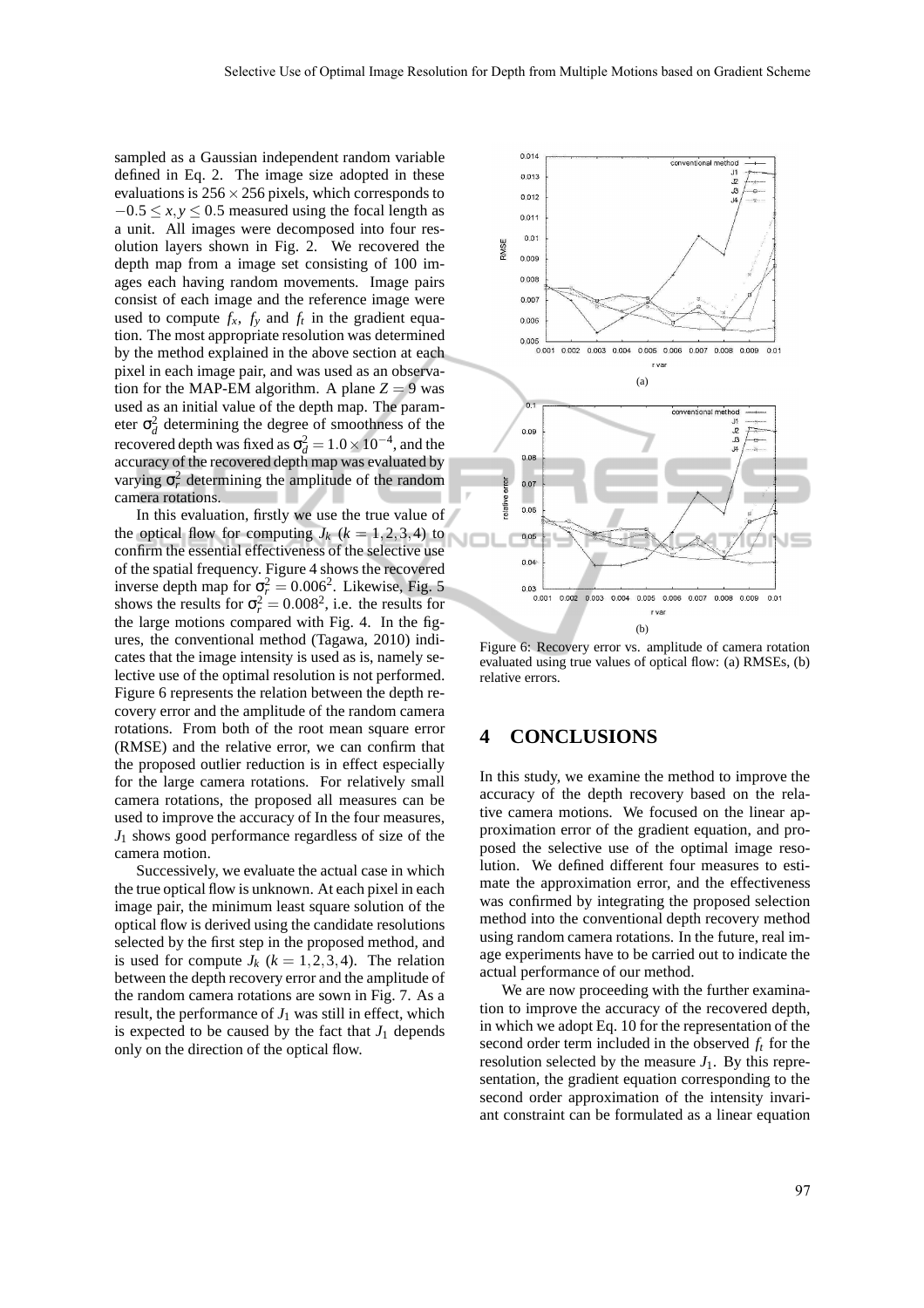

Figure 7: Recovery error vs. amplitude of camera rotation using estimates of optical flow: (a) RMSEs, (b) relative errors.

about an optical flow, which is easy to be handled. It is noted that this formulation is nothing but redefining a spatial gradient of intensity patterns using the intensity of two sucsessive images.

In the framework using random camera rotations, the integral-formed method based on motion blur has also proposed. This method is effective for the large image motions compared with the image intensity patterns, and hence, it can be used for the case in which the differential-formed method in this study is not suitable (Tagawa et al., 2012), (Tagawa et al., 2013). Unification of both schemes is a future problem, too.

### **REFERENCES**

- Brox, T. and Malik, J. (2011). Large displacement optical flow: descriptor matching in vartional motion estimation. *IEEE Trans. Pattern Anal. Machine Intell.*, 33(3):500–513.
- Bruhn, A. and Weickert, J. (2005). Locas/kanade meets horn/schunk: combining local and global optic flow methods. *Int. J. Comput. Vision*, 61(3):211–231.
- Dempster, A. P., Laird, N. M., and Rubin, D. B. (1977). Maximum likelihood from incomplete data. *J. Roy. Statist. Soc. B*, 39:1–38.
- Green, P. J. (1990). On use of the em algorithm for penalized likelihood estimation. *J. Roy. Statist. Soc. B*, 52:443–452.
- Horn, B. P. and Schunk, B. (1981). Determining optical flow. *Artif. Intell.*, 17:185–203.
- Ikeda, M., Okubo, K., and Tagawa, N. (2009). Implicit tracking of multiple objects based on bayesian region label assignment. In *proc. VISAPP2009*, pages 503– 506.
- Martinez-Conde, S., Macknik, S. L., and Hubel, D. (2004). The role of fixational eve movements in visual perception. *Nature Reviews*, 5:229–240.
- Ochs, P. and Brox, T. (2012). Higher order motion models and spectral clustering. In *proc. CVPR2012*, pages 614–621.
- Paramanand, C. and Rajagopalan, A. N. (2012). Depth from motion and optical blur with unscented kalman filter. *IEEE Trans. Image Processing*, 21(5):2798–2811.
- Poggio, T., Torre, V., and Koch, C. (1985). Computational vision and regularization theory. *Nature*, 317:314–
- 319. . 10 Simoncelli, E. P. (1999). Bayesian multi-scale differential optical flow. In *Handbook of Computer Vision and Applications*, pages 397–422. Academic Press.
- Tagawa, N. (2010). Depth perception model based on fixational eye movements using byesian statistical inference. In *proc. ICPR2010*, pages 1662–1665.
- Tagawa, N., Iida, Y., and Okubo, K. (2012). Depth perception model exploiting blurring caused by random small camera motions. In *proc. Int. Conf. on Computer Vision, Theory and Applications*, pages 329– 334.
- Tagawa, N., Kawaguchi, J., Naganuma, S., and Okubo, K. (2008). Direct 3-d shape recovery from image sequence based on multi-scale bayesian network. In *proc. ICPR08*, page CD.
- Tagawa, N., Koizumi, S., and Okubo, K. (2013). Direct depth recovery from motion blur caused by random camera rotations imitating fixational eye movements. In *proc. Int. Conf. on Computer Vision, Theory and Applications*, pages 177–186.

### **APPENDIX**

The posterior distribution of  $\overrightarrow{d}$  and  $\Theta$  is derived using the Bayes' theorem and the uniform prior probability  $p(\Theta)$  = Const. as follows: